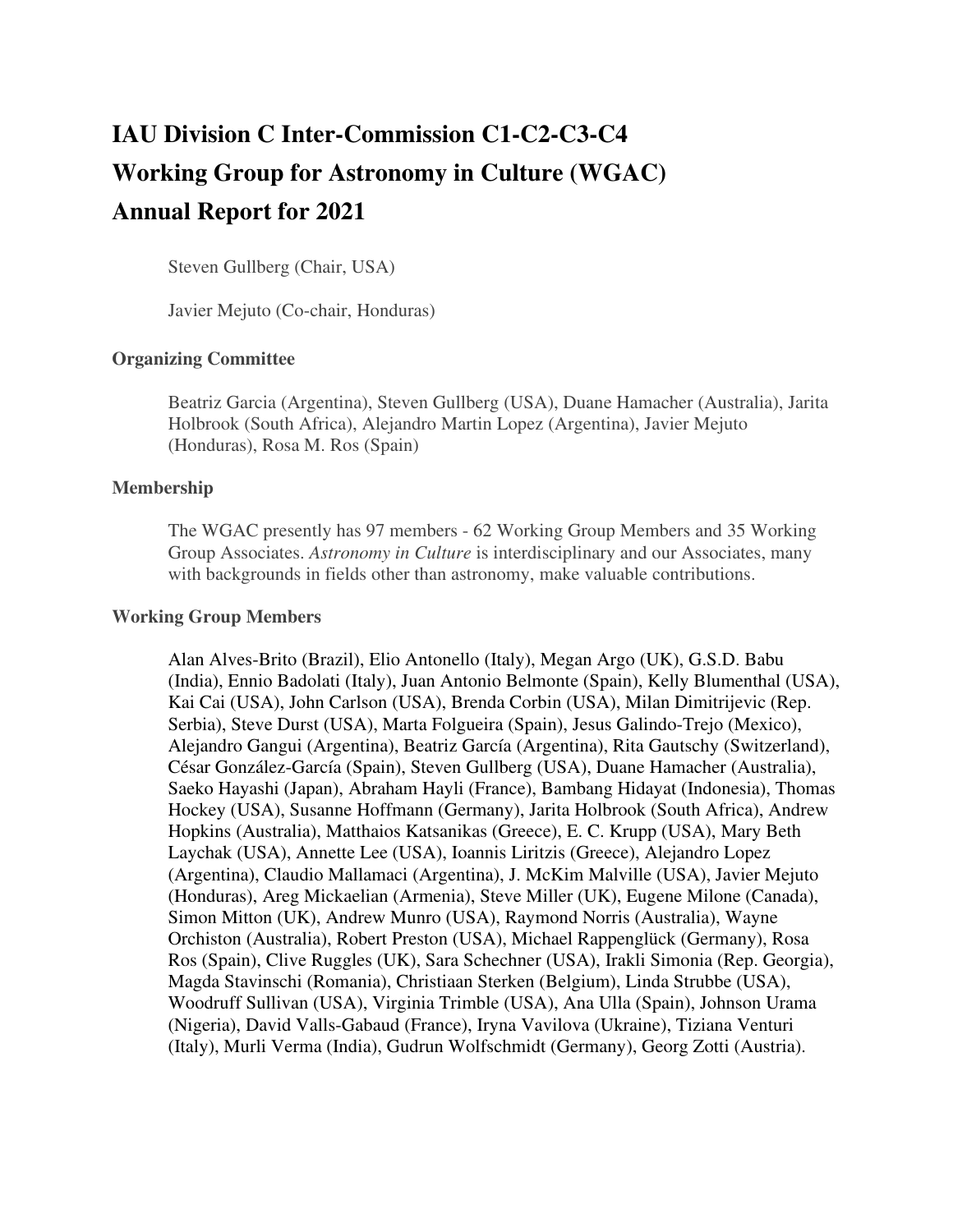## **Working Group Associates**

Danielle Adams (USA), Bryan Bates (USA), David Begay (USA), Suresh Bhattarai (Nepal), Patricio Bustamante (Chile), Nicholas Campion (UK), Brian Davis (USA), Margaret Davis (USA), Sona Farmanyan (Armenia), Roslyn Frank (USA), Robert Fuller (Australia), Cecilia Gomez (Argentina), Akira Goto (Japan), Liz Henty (UK), Stanislaw Iwaniszewski (Mexico), Olaf Kretzer (Germany), Olanrewaju Lasisi (Nigeria), Trevor Leaman (Australia), Flavia Pedroza Lima (Brazil), Monica Martinez-Borravo (Mexico), Nancy Maryboy (USA), Armando Mudrik (Argentina), Gregory Munson (USA), Cristina Negru (Romania), David Pankenier (USA), Fabio Silva (UK), Emilia Pasztor (Hungary), Manuel Pérez-Gutiérrez (Spain), Eduardo Rodas (Honduras), William Romain (USA), John Saul (France), Ivan Šprajc (Rep. Slovenia), Doris Vickers (Austria), Alexander Wolf (Russian Fed.), Mariusz Ziółkowski (Poland).

# **Objectives**

The IAU *Working Group for Astronomy in Culture* (WGAC) is a leading organization for the advancement of all aspects of this growing field. The WG is in part a discussion and collaboration group for researchers in archaeoastronomy and *Astronomy in Culture*, and as well for others with interest in these areas. A primary motivation is to facilitate interactions between researchers, but the WG also has significant interest in promoting education regarding *Astronomy in Culture* in all respects. It is the focal point within the IAU for both research in the field of *Astronomy in Culture* and in educating the public regarding examples of how astronomy has been used in culture throughout world history. The WGAC works to further the following objectives:

- Advance the field of *Astronomy in Culture*
- Promote research and publication
- Promote strong initiatives and give support for educators on different levels regarding their use of multiple aspects of cultural astronomy in the classroom
- Pursue exploration of astronomy in contemporary literature, poetry, music, films, etc.
- Promote public outreach to educate regarding *Astronomy in Culture*
- Use the fascination with *Astronomy in Culture* to inspire youth interest in pursuing any aspect of astronomy in their futures
- Increase the understanding of how astronomy was used in cultures within developing nations where such has not yet been fully explored
- Facilitate interactions between researchers in the field
- Promote the inclusion of archaeoastronomical research in other fields such as archaeology, anthropology, Indigenous studies, and Native American studies that also includes increased collaboration with these fields

# **Activity in 2021**

In 2021 the Working Group changed its name to *Working Group for Astronomy in Culture (WGAC)* to better reflect the wide scope of activity of the WG. We also added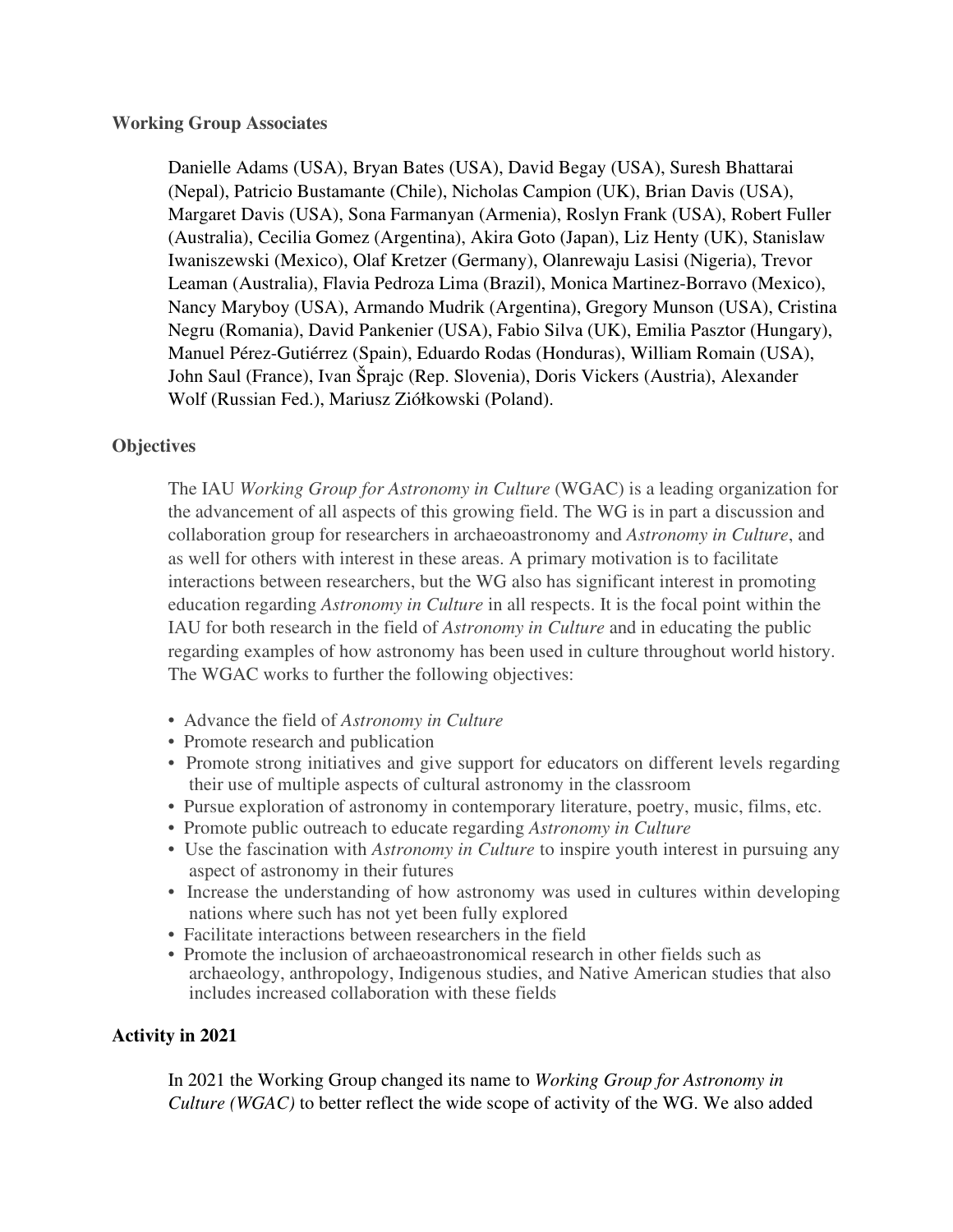affiliation with Commission C2 Communicating Astronomy with the Public to strengthen our outreach interests. As a result, the WGAC is now affiliated with all four of Division C's commissions: C1, C2, C3, and C4. Our collaboration with each greatly enhances what the WG is able to contribute. We also enjoy collaboration with other WGs in the Division.

The WGAC presently works with, but does not limit itself to, advancement in eight principal areas: culturally sensitive sites, education, public outreach, contemporary cultural astronomy, developing nations, interdisciplinary collaboration with relevant fields, indigenous astronomy, and WG publications. The many members of the WGAC also actively perform rigorous research and publication of *Astronomy in Culture*.

Some selected examples of our work in 2021:

## **Culturally Sensitive Sites**

The Culturally Sensitive Sites committee is a joint initiative led by the WGAC that includes the Royal Astronomical Society and the American Astronomical Society. The committee has over 20 members located around the world and meets frequently via Zoom. Our primary mandate is to provide astronomers with insight as to Indigenous concerns regarding observatories that have been or are to be built upon culturally sacred lands. We also will endeavor to provide outreach to the public and to establish best practices to be considered when new observatory/facility projects are proposed in the future. In 2021 we shared our message at four conferences – IAU Communicating Astronomy with the Public CAP 2021 in May, American Astronomical Society 238 in June, Royal Astronomical Society National Astronomy Meeting (NAM) in July, and European Society of Astronomy in Culture in September. The NAM presentation was a full workshop that began with role playing about a fictitious very large radio telescope proposed to be built immediately adjacent to Stonehenge. This proved to be a very relevant way of captivating and engaging the audience for the rest of the workshop discussions. Members making presentations in 2021 were Megan Argo, Steven Gullberg, Jarita Holbrook, Annette Lee, Alejandro Lopez, Javier Mejuto, and Steve Miller. Saeko Hayashi joined other presenters in a video produced by Jarita Holbrook that is similar to the workshop presentation to be used for additional activities. Several presentations are being given in 2022 and will continue into the future.

## **Education**

Georg Zotti is developing a significant education capability in Stellarium that visually demonstrates light and shadow effects of cultural astronomy. He showcased this great learning tool in a presentation with an example called "Evaluation of Light and Shadow Interaction of an Inca Sanctuary in Stellarium." For this he created an accurate visual demonstration of an actual solar effect created by the Incas at Ollantaytambo, Peru that takes place at the time of the December solstice.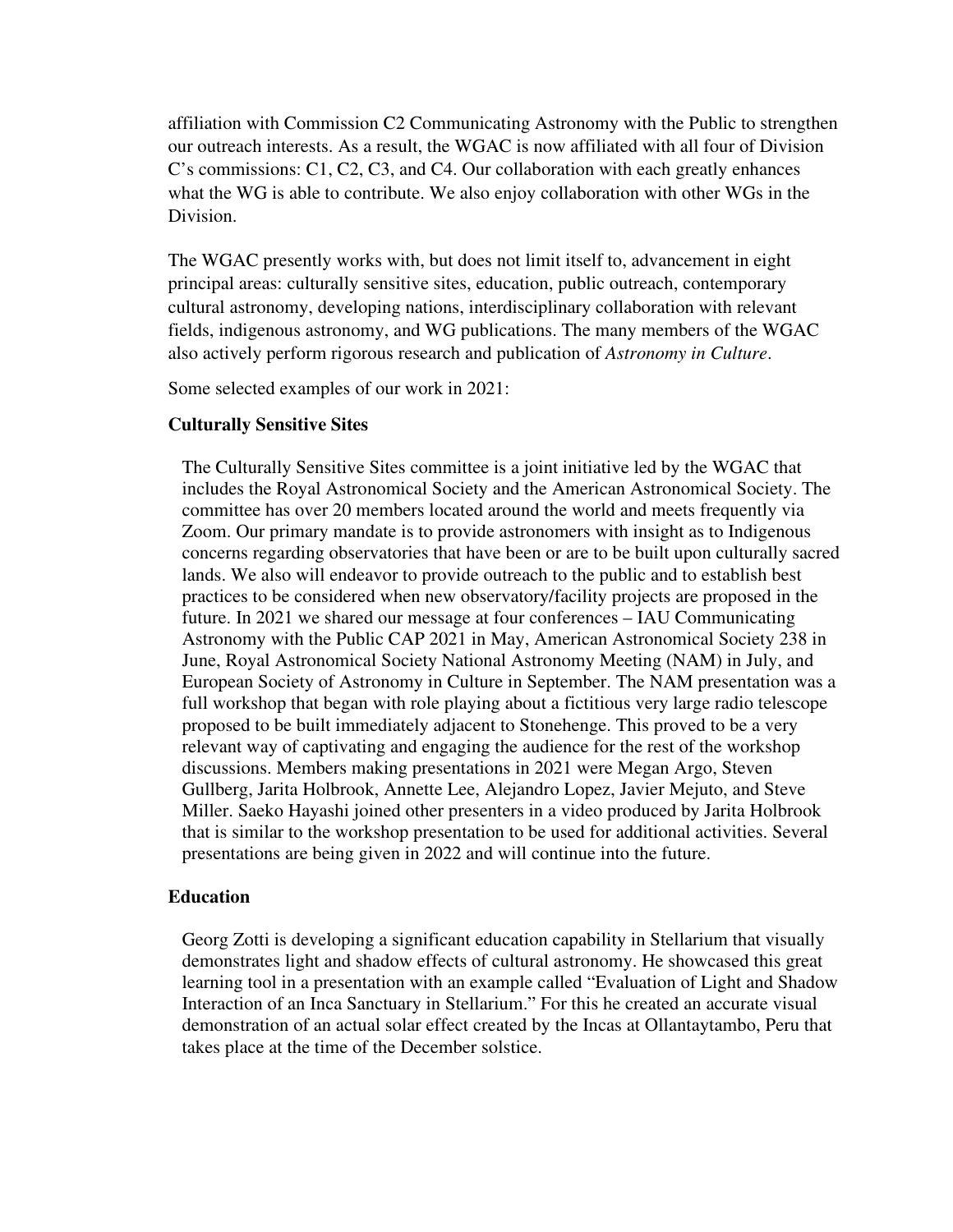Astronomy artist Jessica Gullberg, Steven Gullberg's wife, painted the many Babylonian constellation images that were superimposed with the stars in Stellarium. Susanne Hoffmann directed the project and Steven was a technical advisor for this significant contribution to *Astronomy in Culture*. The new paintings were first published in a Stellarium software release in September 2021 and were later updated. They serve to give great insight into Babylonian astronomy, both for those viewing the site and also for those enjoying Babylonian presentations at planetariums. Stellarium is a significant tool for astronomy education and research.

The WGAC worked with the WG for Key Initiatives in Education, Outreach, and Development (WGKI, formerly NASE) to aid their efforts in showing teachers throughout the world how to use *Astronomy in Culture* in their classrooms to captivate the interest of students for astronomy.

WGAC members continue to develop and offer university courses and programs of study in cultural astronomy. This is very important for the field as it continues to develop.

#### **Outreach**

In 2021 most outreach was virtual due to the pandemic. In addition to conference presentations, members of WGAC also spoke to the general public, astronomical groups, and historical societies. WGAC is increasing its interaction with certain activities in Commissions C1 and C2 to further mutual goals. The WGAC seeks to excite the public with cultural astronomy in an effort that includes inspiring youth for STEM, both in astronomy and in other fields. Many contributions were made during the year to further this most important endeavor.

#### **Contemporary Cultural Astronomy**

Georg Zotti assisted an Italian e-musician to drive acoustic effects in a live performance with Stellarium. He also worked with an artist regarding a possible astro-inspired component for her exhibition.

Virginia Trimble related an example of relative astronomical ignorance of average college-educated Americans since the 1930s. Students in a Physics of Music course were shown a cartoon with a classic error. The cartoon from 1934 showed Cinderella and the prince dancing minutes before midnight with a crescent Moon not very high in the sky and pointing in the wrong direction. The students were asked on a quiz to recognize something physically impossible in the cartoon and none of them saw anything wrong.

Armando Mudrik worked to develop planetarium functions related to cultural astronomy at the Scientific Interpretation Center "Plaza Cielo Tierra" of the National University of Cordoba in Argentina.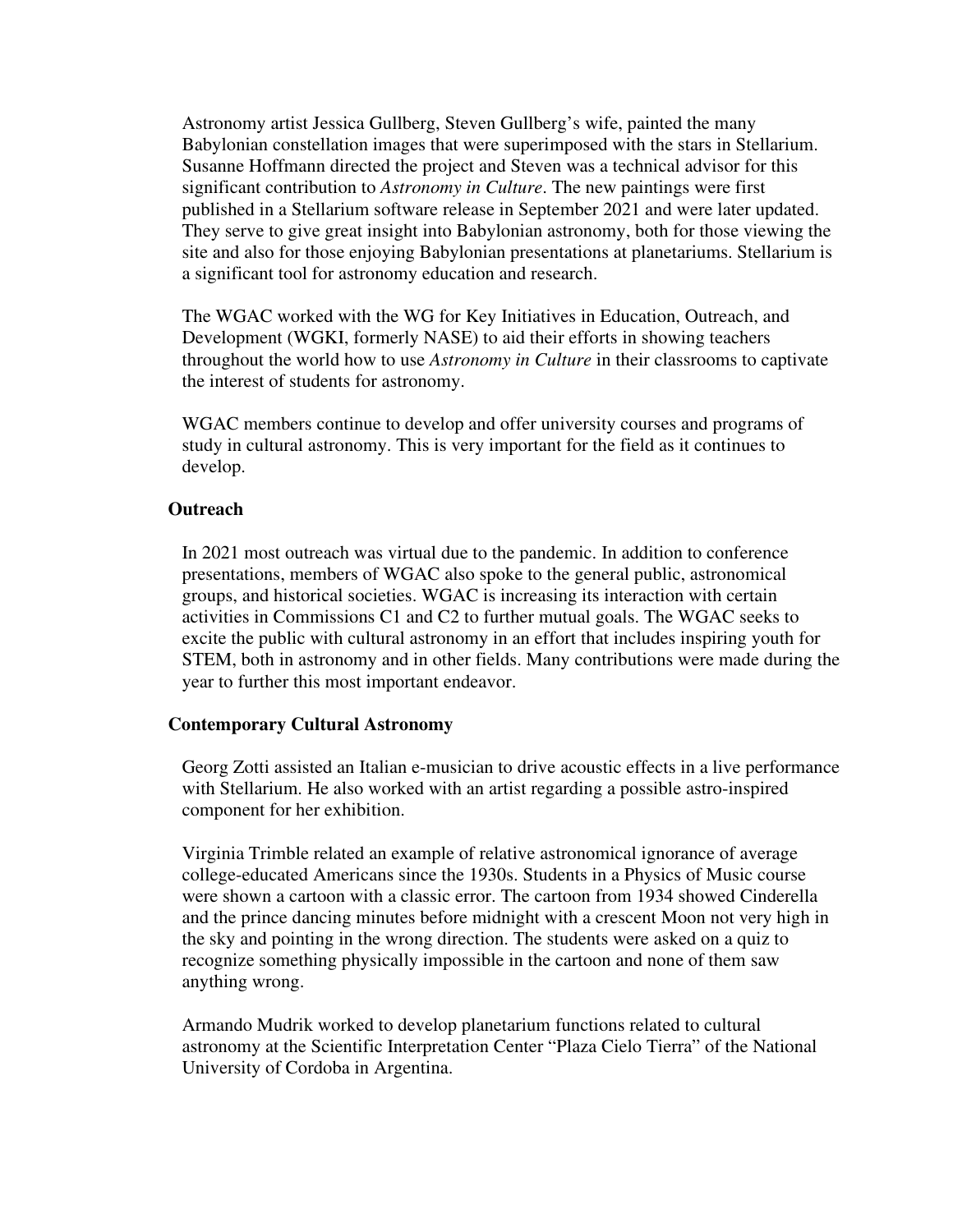Alan Alves Brito published about Astro-anthropologics and poetry of invisible matters. The first publication is in Portuguese with English forthcoming.

#### **Developing Nations and Indigenous Astronomy**

Alan Alves Brito has been working with maroon and black communities in Brazil. He is publishing three related papers and reports that there will be more, including books, in the year to come. His goal is to highlight and use cultural astronomy as a main aspect in the curricula in an effort to promote decolonized science communication and education. He is delivering talks in Brazil and overseas.

Robert Fuller is working with Australian Aboriginal culture related to cultural astronomy. He is beginning a post-doc project to examine a songline uncovered during his Ph.D. research which he thinks may connect to a distant story in Northern Australia through a very long songline, all of which is connected to their astronomy.

Annette Lee created, produced, and hosted eight virtual presentations for the Native Skywatchers "Two Eyed Seeing: NASA and Indigenous Astronomy for the Benefit of All" series that was sponsored by NASA. Many prominent Indigenous speakers joined her in sharing the astronomy of their cultures.

#### **Interdisciplinary Collaboration**

Armando Mudrik assisted archaeologists with cultural astronomy in two projects – one at the National University of Cordoba and the other at the University of Buenos Aires.

Rita Gautschy taught an archaeoastronomy course in the fall of 2021 that was tailored for archaeologists.

Robert Fuller worked to build more collaborative relationships with anthropologists, especially with regard to the cultural astronomy of Australian Aboriginal songlines and another project will collaborate with archaeologists as well. This research has spread to Aboriginal rock art, mainly petroglyphs. Robert and colleagues are beginning the photogrammetric mapping of a major petroglyph site with a goal of trying to determine if there are astronomical connections with these petroglyphs.

Andrew Munro, in collaboration with a prominent archaeologist, gave a very well received cultural astronomy presentation at the annual meeting of the Society for American Archaeology.

Georg Zotti gave a very well received cultural astronomy presentation at the annual meeting of the European Association of Archaeologists. The EAA has established a community for Archaeology & Astronomy in Culture.

Fabio Silva and Liz Henty continue their work to forge closer understanding and collaboration between cultural astronomy and archaeology in the United Kingdom.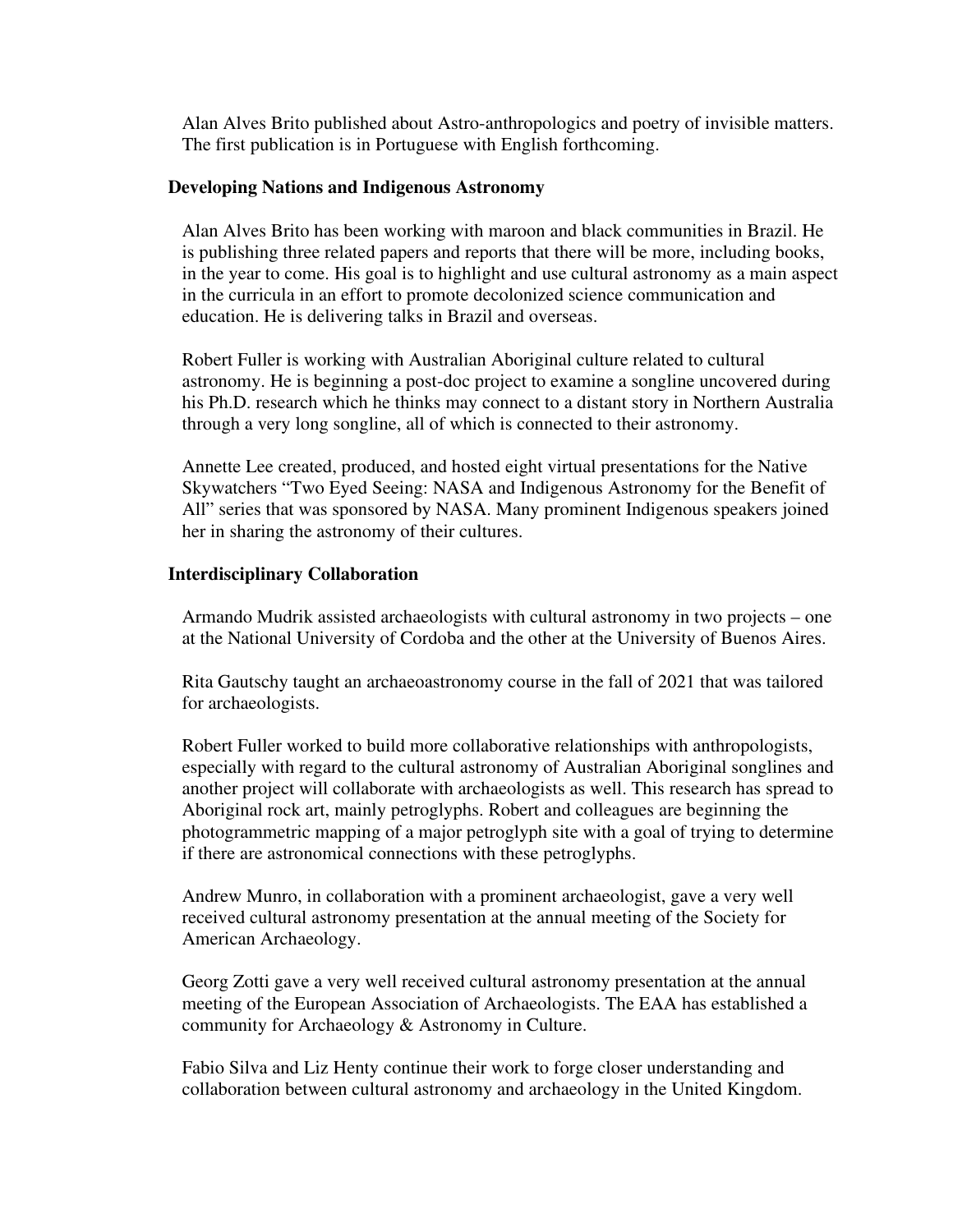Steven Gullberg, Roslyn Frank, Andrew Munro, Javier Mejuto, and Annette Lee gave a very well received cultural astronomy presentation at the annual meeting of the Native American and Indigenous Studies Association.

## **WG Publications**

Advancements were made with publications intended to be both internal and external. These involve material for WG members and material designed to educate others. A significant project is to educate the public about cultural astronomy and another from the Culturally Sensitive Sites committee endeavors not only to relate Indigenous insight to astronomers but also to better educate the public. Best practices are being recorded to be published for future use.

## **Member Publications in 2021**

The editors of the journals that focus on or otherwise frequently publish articles of *Astronomy in Culture* are members of the WGAC. Their efforts contribute greatly to the advancement of the field.

WGAC members continue to further our cultural astronomy activity areas with research and publication. Many significant publications (as authors/co-authors/editors/coeditors) were reported for 2021 and are listed here; they give good example of our contributions to *Astronomy in Culture*. Many more are forthcoming and will be recounted in our next report. Given are author names and titles only for considerations of length in this report.

- **Danielle Adams** Early Islamic Encounters with the Rain Stars of pre-Islamic Arabian Astronomy; Arabian Indigenous Astronomy & The Stardust Project; The significance of indigenous Arabian astronomy in seasonal forecasting within pre-Islamic and early Islamic Arabia as well as its cultural heritage that remains in many of the modern star names that are used today by the astronomical community worldwide
- **David Begay** Two Eyed Seeing: Navajo (Diné) Astronomy & NASA Moon to Mars; Diné-Navajo Winter Constellations – The Milky Way
- **Alan Alves Brito** Educação escolar quilombola: desafios para o ensino de Física e Astronomia; Referencial curricular gaúcho para o Ensino Médio de 2021: contexto de produção, ciências da natureza e questões étnico-raciais; Educação para as relações étnico-raciais no ensino de física e astronomia no Brasil: mapeamento da produção em mestrados profissionais (2003-2019)
- **Juan Antonio Belmonte** Ad orientem: Las iglesias románicas del Camino Francés bajo la perspectiva de la Astronomía Cultural: El Occidente del Camino; East or Easter? keys to the orientation of Romanesque churches along the way of Saint James; The river and the sky: astronomy and topography in Caral society, America's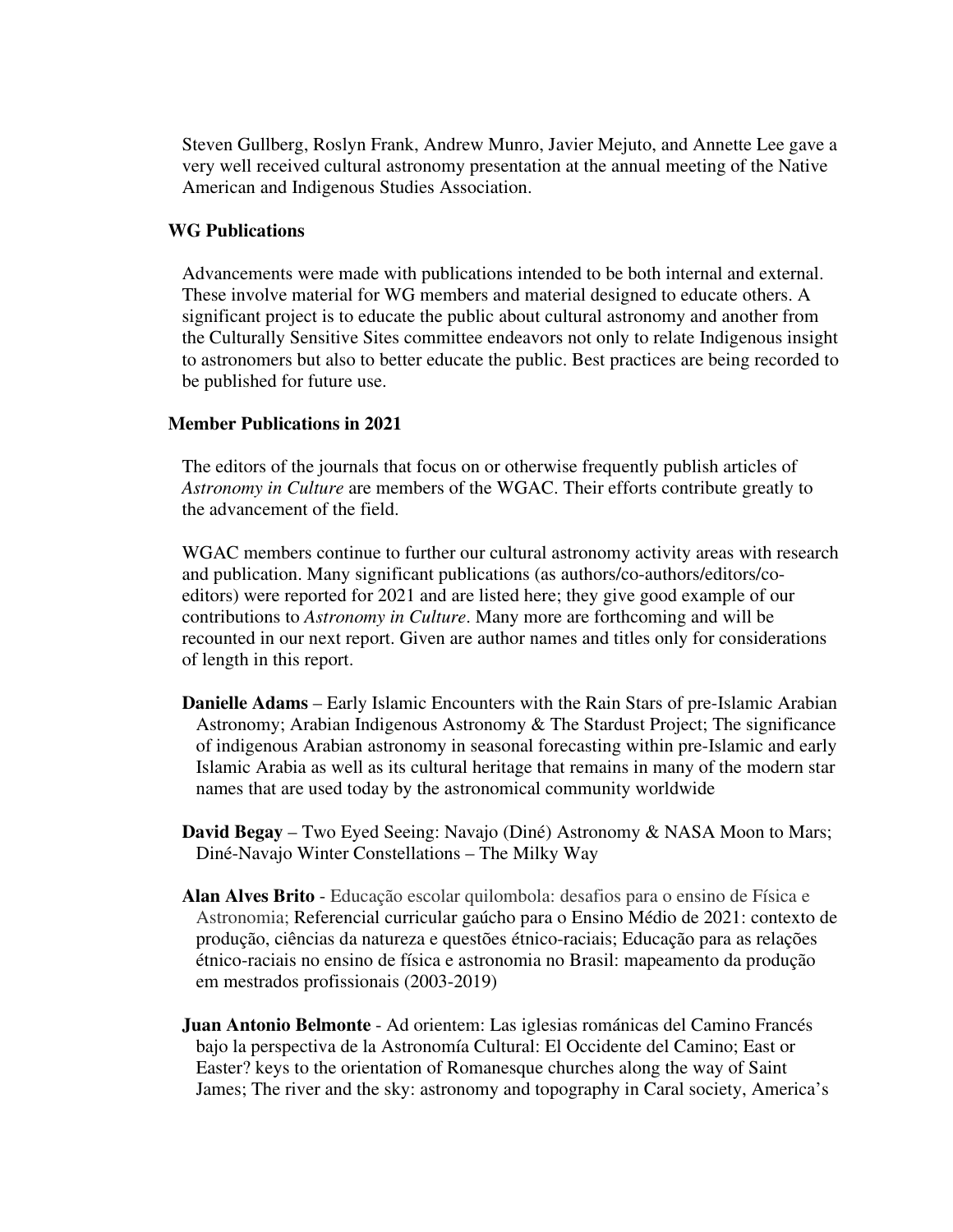first urban centers; Atrapando el Solsticio? Un Análisis Crítico de la Orientación de los Templos de Deir el Bahari; Archaeoastronomy / Cultural Astronomy; El Paisaje Cultural de Risco caido y las montañas sagradas de Gran Canaria: un territorio conectado con el Cielo; Beyond paradigms in cultural astronomy; Las Escrituras del Pueblo Majo: claves para el poblamiento de Canarias, Risco Caído et les Montagnes Sacrées de Gran Canaria: valeur, authenticité et politique de préservation d'un refugee de montagne Amazigh; What Equinox?

- **Patricio Bustamante** Launch of the Andean Cosmo-Amazonian Science Book, Conversation: Who Were We Before the Spaniards?; 2021 PAH in the Origin and Development of Astronomy; Solar eclipses in the Mapuche – Tehuelche worldview; Cultural Astronomy in Hispanic-Indigenous Contexts of Central Chile; Summary of 3 Papers. Pleistocene coalition news; Project "From heaven to your hands. Andean constellations for Stellarium in Atacama". Beckuntur Micro funds for sustainable tourism
- **Milan Dimitrijević** Archeoastronomical Research in Felix Romuliana (The Palace, Neither on Heaven nor on the Earth); Shield of Heracles and the Temple of Apollo Pagasaeus: An Archaeoastronomical Perspective, Archaeoastronomy and Examples of Research in Serbia; A Possible Astronomical Interpretation, Interesting Samples from the Collection of Roman Coins of Sergije Dimitrijević III
- **Roslyn Frank** Beyond Paradigms in Cultural Astronomy
- **Robert Fuller** Linking the Pleiades to a Reawakened Black Duck Songline in Southeastern Australia
- **Beatriz Garcia** Education and Heritage in the Era of Big Data in Astronomy
- **Rita Gautschy** Celestial Aspects of Hittite Religion, Part 2: Cosmic Symbolism at Yazılıkaya, Astronomical Data and Their Usefulness for Dating Ancient Societies, Common features of megalithic stone rows in western Switzerland, The Hittite Rock Sanctuary of Yazılıkaya: A Time-Keeping Device from c. 1230 B.C.
- **A. Cesar Gonzalez-Garcia** Beyond Paradigms in Cultural Astronomy; Ad orientem: Las iglesias románicas del Camino Francés bajo la perspectiva de la Astronomía Cultural: El Occidente del Camino; East or Easter? keys to the orientation of Romanesque churches along the way of Saint James; The river and the sky: astronomy and topography in Caral society; America's first urban centers; Beyond paradigms in cultural astronomy
- **Steven Gullberg** The Milky Way's Dark Constellations; Listening to Other Voices: Culturally Sensitive Sites Group; Cultural Astronomy for Inspiration; Education and Heritage in the Era of Big Data in Astronomy; Cultural astronomy; Review of the Skyscape Archaeology Keynote Lectures, Spring 2020; Astronomy of the Inca Empire; Astronomy at Teotihuacan and Tenochtitlan; Inka's Cosmovision, space,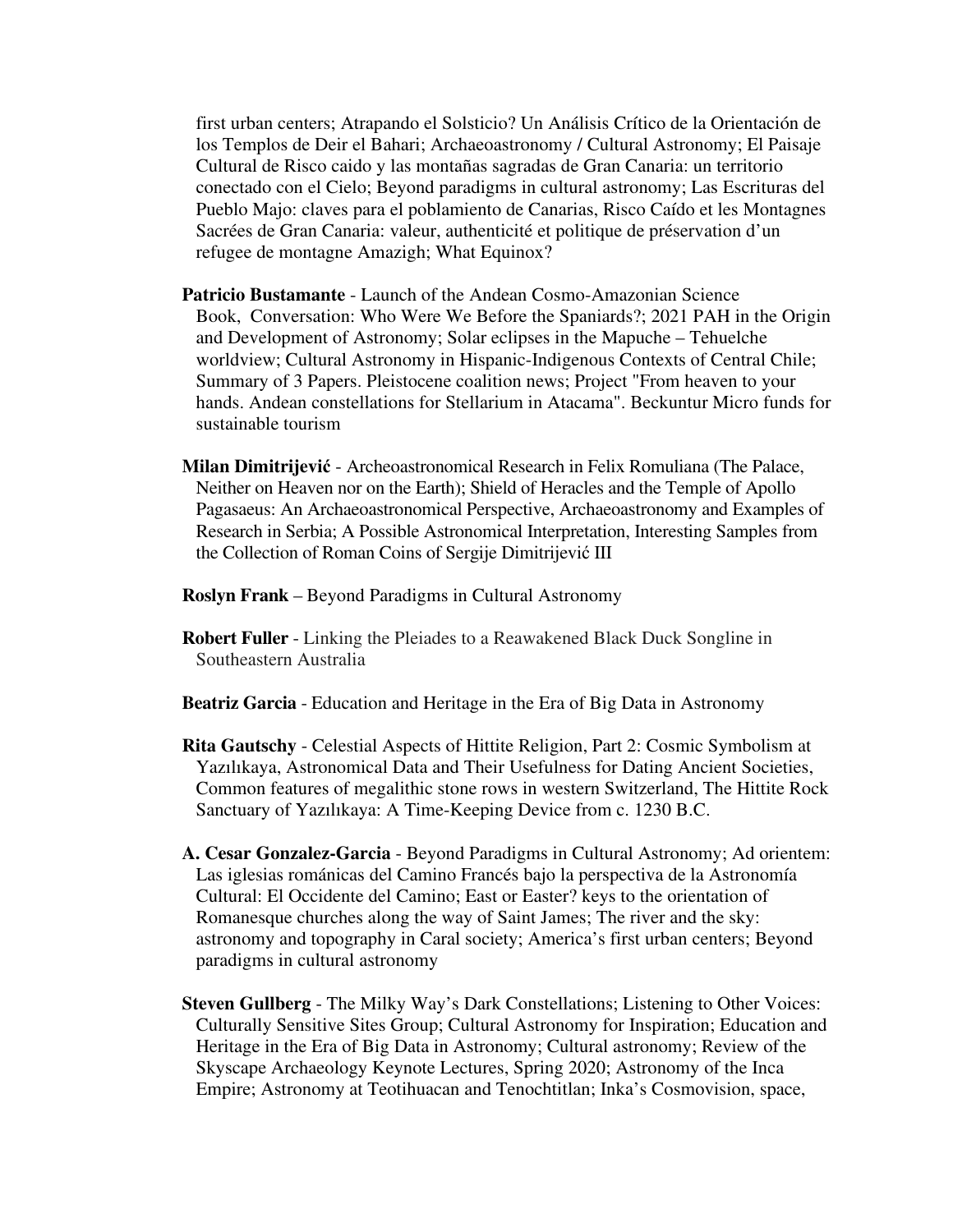time, and Cosmos: A Western perspective; Special Volume, Preface  $-9<sup>th</sup>$ International Workshop on Astronomy and Relativistic Astrophysics: from Quarks to Cosmos; Complementary Duality of the Inca's Cosmovision: An Astrophysics Perspective

**Liz Henty** - Exploring Archaeoastronomy: A History of its Relationship with Archaeology and Esotericism; Review of Efrosyni Boutsikas, Stephen C. McCluskey and John Steele (eds), Advancing Cultural Astronomy: Studies in Honour of Clive Ruggles

**Thomas Hockey** - A paper sky - Planispheric celestial volvelles

- **Susanne Hoffmann** Wie der Löwe an den Himmel kam Auf den Spuren der Sternbilder; Applied and Computational Historical Astronomy, Historical Constellations in the Planetarium; Star of Bethlehem – How to tell the astronomy correctly; Reconstruction of ancient constellations in the planetarium dome; The simulated sky: Stellarium for cultural astronomy research; Astrologie – Der Ursprung der Horoskope
- **Jarita Holbrook** Listening to Other Voices: Culturally Sensitive Sites Group; Two Eyed Seeing: African Indigenous Astronomy & NASA Moon to Mars; Starry, Starry Night
- **E. C. Krupp** Celestial Aspects of Hittite Religion, Part 2: Cosmic Symbolism at Yazılıkaya
- **Annette Lee** Listening to Other Voices: Culturally Sensitive Sites Group; Two Eyed Seeing: Navajo (Diné) Astronomy & NASA Moon to Mars; Milky Way Circles Around Us; Two Eyed Seeing: Hawaiian Indigenous Astronomy & NASA Moon to Mars; Kula Amakihi Students' Presentation; Two Eyed Seeing: Art, Indigenous Astronomy & NASA Science – Making Spirit, Making Art; Carl Gawboy Presents … Mishi Bizhiw, The Great Panther; Bebaamaadizid Anung, The Traveler Through the Stars; The Ojibwe and Madoodiswan (the Sweat Lodge) Constellation; Janix=ce Bad Moccasin Presents …; Ida Downwind Presents …; Ramona Kitto Stately Presents … Canasa-Ozuha-Wetu-Spring; Ojibwe Night Sky; D(L)akota Night Sky – Wetu; South African Night Sky; Arabian Indigenous Astronomy & The Stardust Project (Annette created, produced, and hosted the Two Eyed Seeing series sponsored by NASA. Three of its episodes took place in the last part of 2020 and the ones included here were presented in 2021)

**Alejandro Lopez** – Listening to Other Voices: Culturally Sensitive Sites Group

**Nancy Maryboy** – Two Eyed Seeing: Navajo (Diné) Astronomy & NASA Moon to Mars; Diné Winter Stars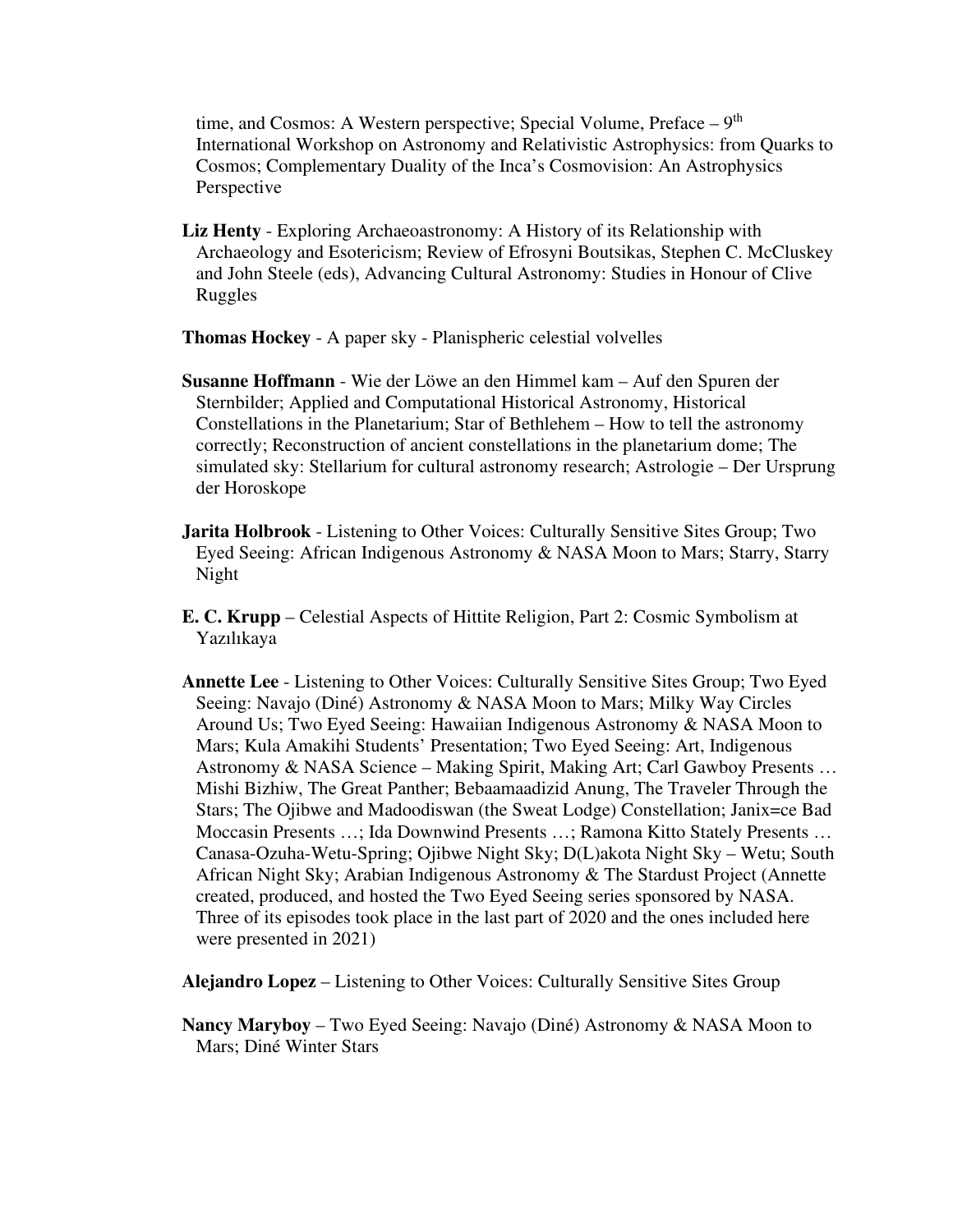- **Javier Mejuto** Listening to Other Voices: Culturally Sensitive Sites Group; Situación de los Sistemas de Numeración Indígenas Hondureños: Una aproximación bibliográfica
- **Armando Mudrik** Luna e identidad entre migrantes europeos y sus descendientes en el sur de la región chaqueña Argentina
- **Andrew Munro**  Bonito Phase architectural syntax and social change
- **Flavia Pedroza Lima** From Astroarchaeology to Astronomy in Cultures; What Physics Says – Ale Pacini; Casa da Tia Ciata; When the Scorpio meets ema: Europeans and indigenous people cross their eyes in the skies of Brazil
- **Michael Rappenglück** Beyond Paradigms in Cultural Astronomy
- **Eduardo Rodas Quito** Situación de los Sistemas de Numeración Indígenas Hondureños: Una aproximación bibliográfica
- **Rosa Ros** Education and Heritage in the Era of Big Data in Astronomy
- **John Saul** "Archaeoastronomy": were attempts to project the "undying" heavens into the ways of Earthbound mortals an initial condition of our humanity?
- **Ivan Šprajc** Astronomical aspects of Group E-type complexes and implications for understanding ancient Maya architecture and urban planning; Equinoctial Sun and astronomical alignments in Mesoamerican architecture: Fiction and fact; Significado astronómico de los grupos E en la arquitectura maya: Una reevaluación; Beyond Paradigms in Cultural Astronomy
- **Christiaan Sterken** Bronze Age Rock Art and 20th-Century Oil-On-Canvas Impressions of Constellation Crux, the Southern Cross
- **Alexander Wolf** The simulated sky: Stellarium for cultural astronomy research; Some Thoughts on the Skycultures in Stellarium
- **Gudrun Wolfschmidt** Applied and Computational Historical Astronomy
- **Georg Zotti** The simulated sky: Stellarium for cultural astronomy research; Simulation for Research and Outreach; A Virtual Park of Astronomical Instruments; Virtual Archaeoastronomy with Stellarium: An Overview; Some Thoughts on the Skycultures in Stellarium; Exploring skies remote in time and culture with Stellarium; Stonehenge und Astronomie; Beyond Paradigms in Cultural Astronomy; Astronomischer Almanach für Österreich 2021; Astronomischer Almanach für Österreich 2022